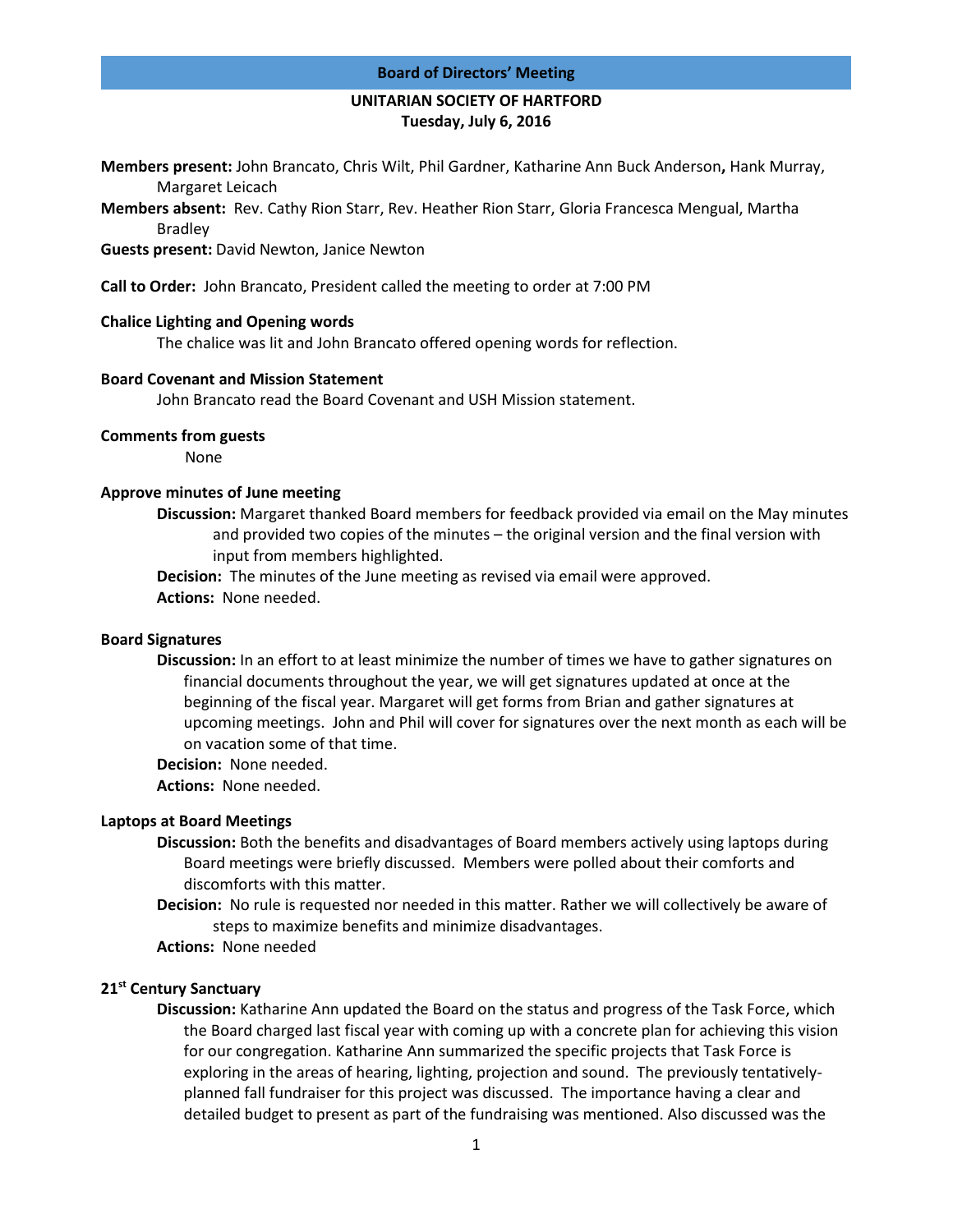# **UNITARIAN SOCIETY OF HARTFORD Tuesday, July 6, 2016**

importance of sequencing the work both to minimize costs and to avoid having one project undo work done for a previous one. Katharine reported that a follow-up meeting of the Task Force has not yet been scheduled. In the discussion it appeared that the role of Chair of this Task Force was unclear, including who would convene the next meeting.

## **Decision:** None

## **Actions:**

- 1. John will meet with Virginia deLima for a progress report and to discuss a plan for the Task Force.
- 2. Katharine Ann will convey to Bill LaPorte-Bryan, Chair of the AIM Sub-Council, the Board's input on and support for the September congregational fall survey.
- 3. John and Katharine Ann will talk with Bill LaPorte-Bryan and Virginia about steps to get the Task Force moving forward.
- 4. Task Force members will be invited to the August Board meeting for further discussion.

## **Reconstitution of the Finance Committee**

**Discussion:** Phil reported that the work of expanding and finalizing membership on the Finance Committee has progressed and is still a work in progress. Hank Murray, Phil Gardner and David Newton have been engaged thus far. Rev. Cathy is working on finding the right person to serve as fundraising coordinator and who would also serve on the Finance Committee. The position of Chair of Stewardship Committee also needs to be filled, and this person would also serve on the Finance Committee. Phil reported that the goal is to have the Finance Committee positions filled and for it to have identified its goals for the year by August. Once clarified and formed, we will ensure that Virginia de Lima, as Chair of the Nominating Committee, is aware of the need to have these positions filled going forward.

**Decision:** None needed.

**Actions:** None needed.

## **Budget Line Item for Building and Grounds Annual Allotment from the Endowment**

**Discussion:** For the past several years the Board has authorized \$10,000 to go to the Building and Grounds SubCouncil from the endowment for capital improvements to the Meeting House. This is not, however, automatic and needs to be officially voted on each year. Phil pointed out that, with the \$43,000 draw on the endowment for the operating budget, this total of \$53,000 draw on the endowment represents approximately 5.4% of the endowment and is within the allowable limit.

- **Decision:** Hank moved and Katharine Ann seconded a **motion to formally approve the allocation of \$10,000 from the Endowment to the Building and Grounds SubCouncil for capital improvements to the building for the fiscal year 2016-2017**. This amount is separate from the \$10,000 for Building and Grounds that was approved in the budget at the last Board meeting. There were six votes for, no votes against, and no abstentions. **The motion passed.**
- **Actions:** Phil will ensure that the Endowment Committee and Brian Mullen take steps to implement this decision.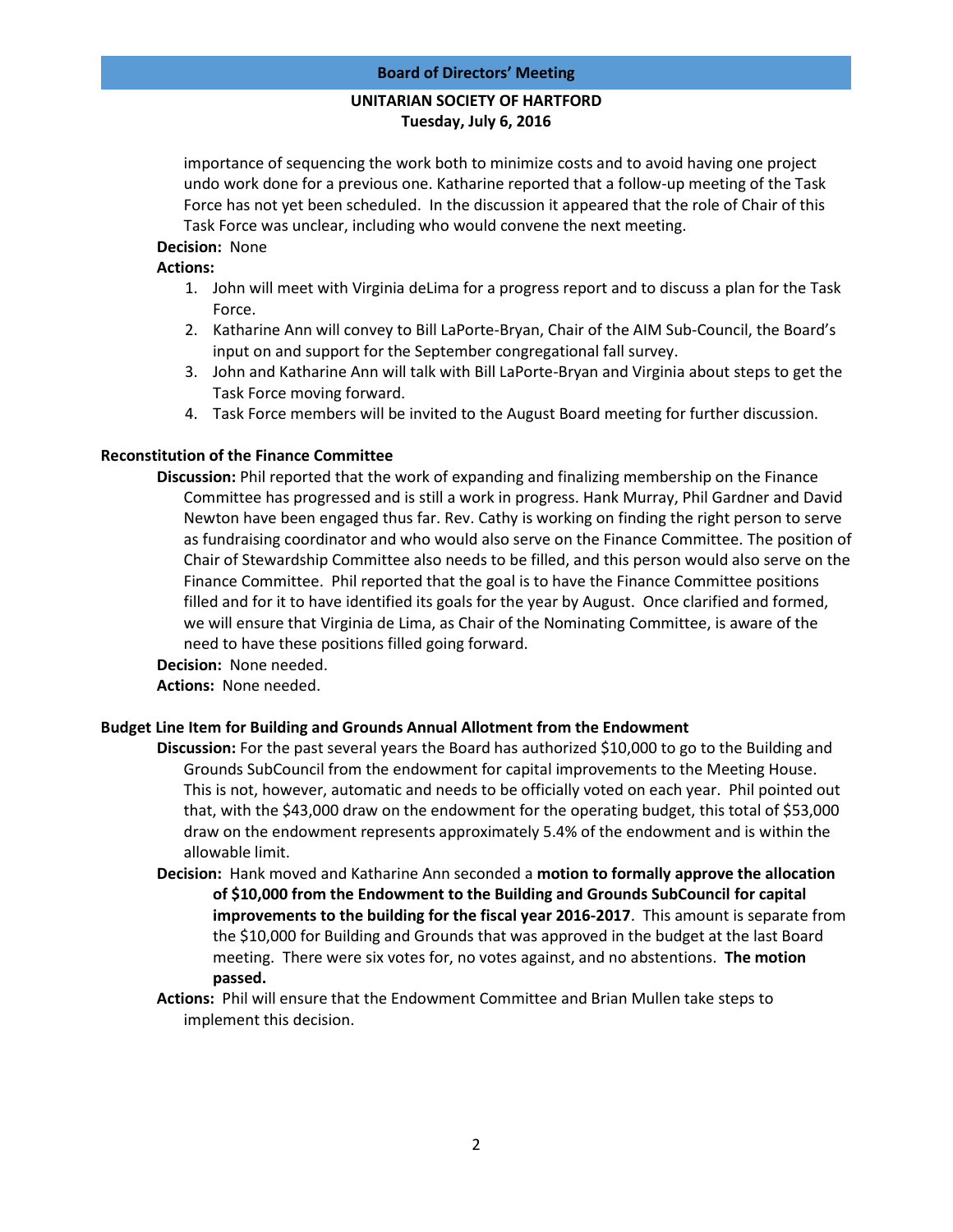#### **Board of Directors' Meeting**

## **UNITARIAN SOCIETY OF HARTFORD Tuesday, July 6, 2016**

#### **Semi-Annual Congregational Meeting**

**Discussion:** At previous meetings the benefits of such a semi-annual meeting have been discussed. If it could happen on a Sunday when we have extended childcare and when the youth group has soup, that might increase attendance and participation. January has previously been identified as the best month to do this. Various ideas about the format and content of this event were discussed and it was acknowledged that we have time to work that out but that getting it on the calendar now is the most important first step. The Board discussed briefly the pros and cons of holding it in Fellowship Hall rather than the sanctuary, as we did two years ago.

#### **Decisions:**

- 1. The date of January 8<sup>th</sup> was selected to avoid conflicting with Martin Luther King Sunday on the 15<sup>th</sup>, though this doesn't necessarily coincide with extra childcare Sunday and/or Youth Group soup.
- 2. We will hold it in Fellowship Hall.
- **Actions:** John Brancato will explore with John Bengston, Youth Group Advisor, and Rayla Mattson, Religious Education Director, the possibility of moving Soup and extra childcare in January to the  $8<sup>th</sup>$ .

#### **2017 Board Retreat**

- **Discussion:** As discussed at the previous meeting, missing Board members, especially incoming Board members, at this year's retreat was experienced as a loss. In the effort to maximize the chances that all incoming, continuing and outgoing Board members can attend, we want to set the dates for the next Board retreat early so that the Nominating Committee can advise candidates at the outset of these dates. For new Board members, it was clarified that the retreat typically begins with dinner on Friday evening and ends at the end of the day on Saturday and has been held for at least the past two years at Senexet House. The next annual meeting will be held on May  $21<sup>st</sup>$  so the slate will be known well before that and the new Board members will have been officially elected a couple of weeks prior to the retreat and will take office about a month after it.
- Decision: The 2017 Board Retreat will be scheduled for June 2<sup>nd</sup> and 3<sup>rd</sup>, beginning with dinner on Friday evening

**Actions:** John Brancato will confirm those dates with Senexet House.